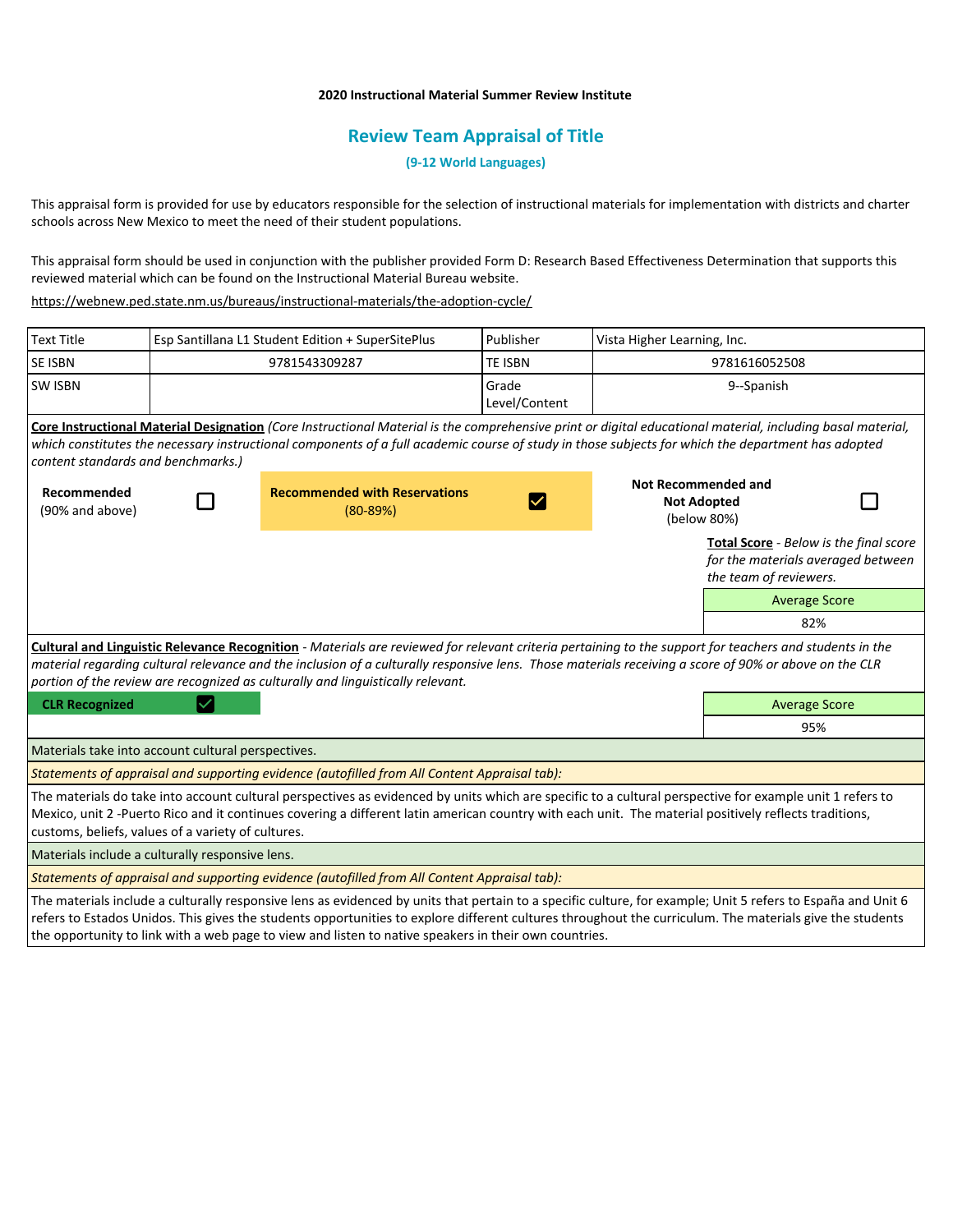**Standards Review** *- Materials are reviewed for alignment with the state adopted content standards, benchmarks and performance standards.*

Average Score 76%

Materials align with grade level standards overall.

*Statements of appraisal and supporting evidence:* 

Materials are partially aligned with the grade level standards as evidenced by minimal opportunities for students to demonstrate their knowledge of the standards through different communications tasks (listening and speaking).

Materials align with communication standards.

*Statements of appraisal and supporting evidence:* 

The materials do not align with communication standards as evidenced by minimal activities that require the students to interpret, analyze, narrate, explain and present.

Materials align with cultures standards.

*Statements of appraisal and supporting evidence:* 

The materials meet cultural standards as evidenced by a variety of units that describe cultural aspects, traditions, beliefs, and/or customs.

Materials align with connections standards.

*Statements of appraisal and supporting evidence:* 

The team finds that the materials meet the connections standards as evidenced by units that provide cross-cultural and/or cross-curricular information that allows students to make those connections. The material also offers opportunities for students to connect to other content areas/disciplines. There are lessons to encourage students to interact outside the classroom in careers/professions.

Materials align with comparisons standards.

*Statements of appraisal and supporting evidence:* 

The materials are aligned with comparison standards as evidenced by units that include various situations for comparisons.

Materials align with communities standards.

*Statements of appraisal and supporting evidence:* 

The materials are aligned with communities standards as evidenced by units that reference different communities both at the local and global level.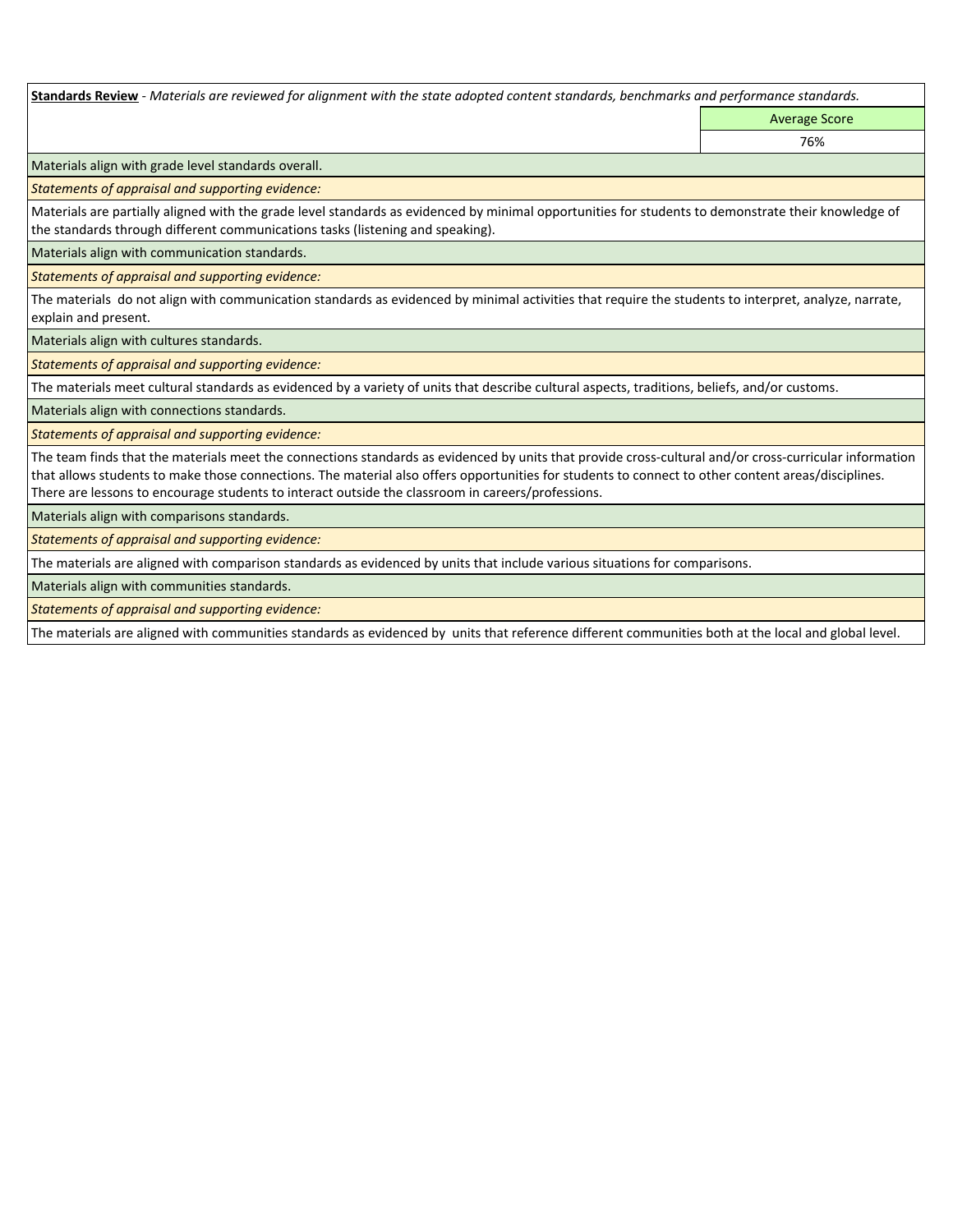**WL Content Review** *- Materials are reviewed for relevant criteria pertaining to the support for teachers and students in the specific content area reviewed.*

Average Score

91%

Materials provide a selection and range of high-quality texts worthy of students' time and attention, exhibiting exceptional craft and thought and/or providing useful information.

*Statements of appraisal and supporting evidence:* 

Materials provide a selection and range of high-quality texts worthy of students' time and attention, exhibiting exceptional craft and thought and/or providing useful information as evidenced by a variety of informational text that provides students the opportunities to interact with different types of visuals such as graphic organizers, data tables, lists, real-life illustrations that provide useful information.

Questions in the materials are high-quality text-dependent and text-specific questions. The overwhelming majority of these questions are text-specific and draw student attention to the particulars in the text.

*Statements of appraisal and supporting evidence:* 

The materials are high quality text-dependent and text-specific questions as evidenced by units that contain sections that provide anecdotal, historical, and/or factual materials with text-dependent questions. The material provides students opportunities to experience a variety of diverse context that requires students to implement different types of questions.

Materials provide scaffolding and supports to enable students' learning of World Languages.

*Statements of appraisal and supporting evidence:* 

The material provides scaffolding and supports to enable students' learning of World Languages as evidenced by activities throughout the units that include differentiated instruction within each lesson.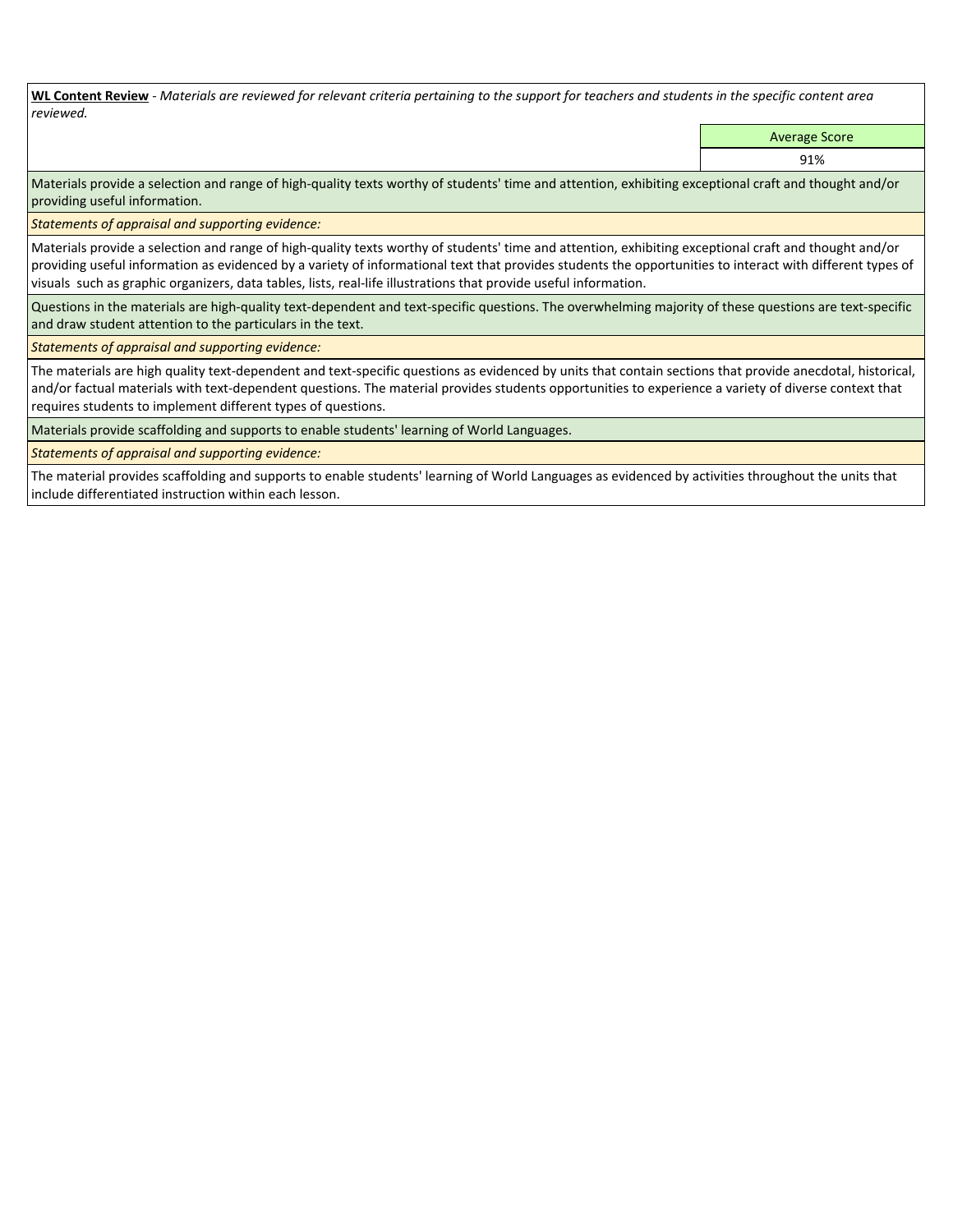**All Content Review** *- Materials are reviewed for relevant criteria pertaining to the support for teachers and students in the material regarding the progression of the standards, lesson structure, pacing, assessment, individual learners and cultural relevance.*

> Average Score 95%

Materials are coherent and consistent with the high school standards that all students should study in order to be college and career ready.

*Statements of appraisal and supporting evidence:*

The team finds that materials are coherent and consistent with the high school standards that all students should study as evidenced by a variety of texts that provide information from both local and global concepts that will enable students to be college and career ready. The materials reflect on learning goals and future career goals by providing activities for students to set their own personal goals.

Materials are well designed and take into account effective lesson structure and pacing.

*Statements of appraisal and supporting evidence:*

The team finds that materials are well designed and take into account effective lesson structure and pacing as evidenced by units that include vocabulary acquisition, syntax and grammatical analysis, writing exercises and/or reading/comprehension.

Materials support teacher planning, learning, and understanding of the standards.

*Statements of appraisal and supporting evidence:*

The team finds that materials support teacher planning, learning, and understanding of the standards as evidenced by units that contain a lesson planning section with reference to standards that are being met with each lesson. The material provides an extensive variety of activities that includes rubrics for all content areas.

Materials offer teachers resources and tools to collect ongoing data about student progress on the standards.

*Statements of appraisal and supporting evidence:*

The team finds that the materials provide minimal teacher resources and tools to collect ongoing data about student progress as evidenced by rubrics that provide information as to the measuring of proficiency levels but do not provide further information to guide a teacher based on the students scores.

Materials support effective use of technology to enhance student learning. Digital materials are accessible and available in multiple platforms.

*Statements of appraisal and supporting evidence:*

The team finds that the materials do support effective use of technology to enhance student learning. Digital materials are accessible and available in multiple platforms as evidenced by the online digital "fans online activities, practice workbook, and student ebook".

Materials can be easily customized for individual learners.

*Statements of appraisal and supporting evidence:* 

The team found that the materials give extensive opportunities to customize instruction for individual learners as evidenced by units that contain a "differentiated instruction" section within each page of the lesson. The resources include audio components and video clips and also provide opportunities for students to speak as well.

Materials give all students extensive opportunities and support to explore key concepts.

*Statements of appraisal and supporting evidence:*

It is evident that the materials do give all students extensive opportunities and support to explore key concepts as evidenced by activities that provide the students with thought provoking questions about those concepts.

Materials take into account cultural perspectives.

*Statements of appraisal and supporting evidence:*

The materials do take into account cultural perspectives as evidenced by units which are specific to a cultural perspective for example unit 1 refers to Mexico, unit 2 -Puerto Rico and it continues covering a different latin american country with each unit. The material positively reflects traditions, customs, beliefs, values of a variety of cultures.

Materials include a culturally responsive lens.

*Statements of appraisal and supporting evidence:*

The materials include a culturally responsive lens as evidenced by units that pertain to a specific culture, for example; Unit 5 refers to España and Unit 6 refers to Estados Unidos. This gives the students opportunities to explore different cultures throughout the curriculum. The materials give the students the opportunity to link with a web page to view and listen to native speakers in their own countries.